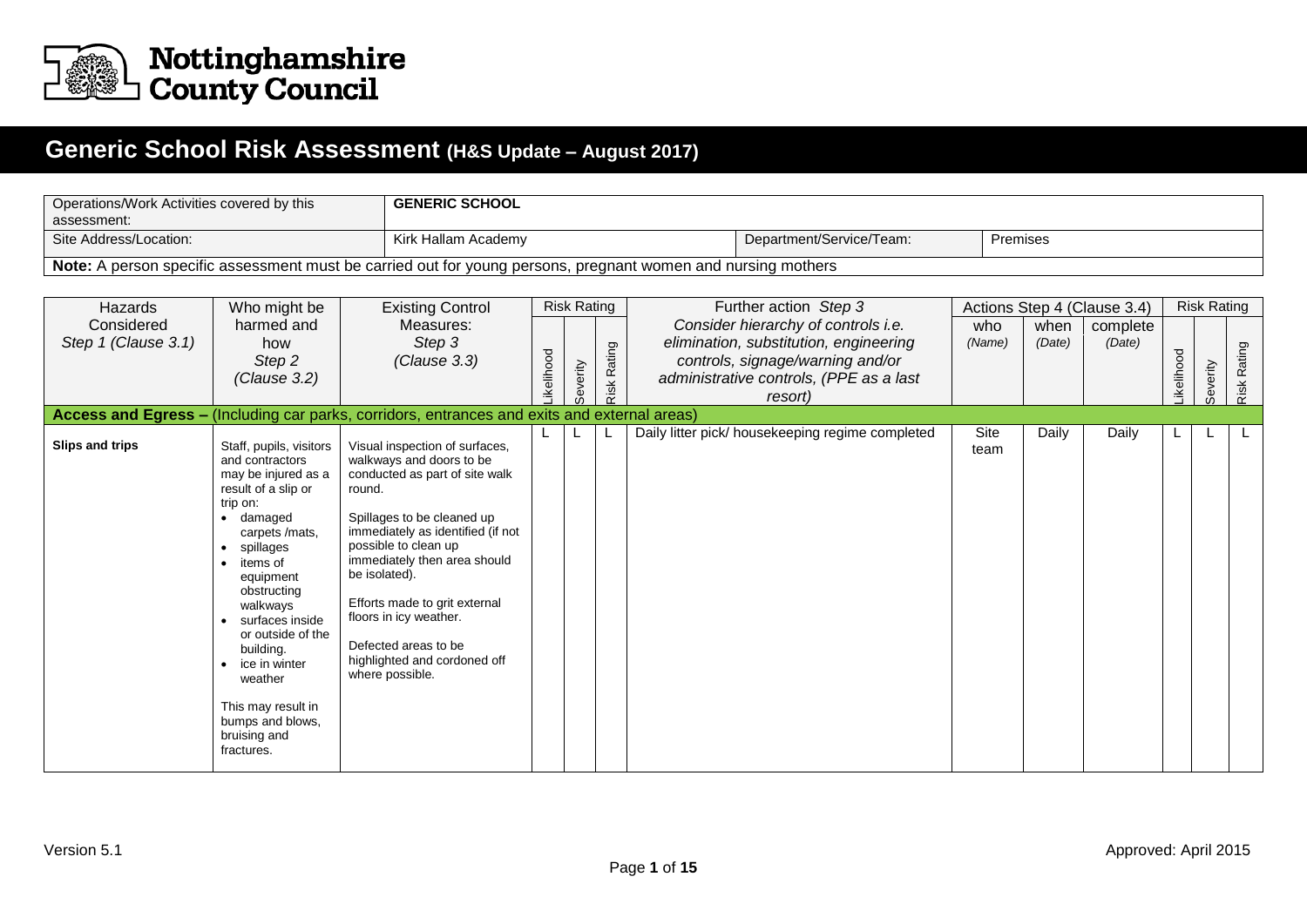| Hazards                                 | Who might be                                                                     | <b>Existing Control</b>                                                             |           | <b>Risk Rating</b> |        | Further action Step 3                                                       |        |        | Actions Step 4 (Clause 3.4) |           | <b>Risk Rating</b> |        |
|-----------------------------------------|----------------------------------------------------------------------------------|-------------------------------------------------------------------------------------|-----------|--------------------|--------|-----------------------------------------------------------------------------|--------|--------|-----------------------------|-----------|--------------------|--------|
| Considered                              | harmed and                                                                       | Measures:                                                                           |           |                    |        | Consider hierarchy of controls i.e.                                         | who    | when   | complete                    |           |                    |        |
| Step 1 (Clause 3.1)                     | how                                                                              | Step 3                                                                              |           |                    | Rating | elimination, substitution, engineering                                      | (Name) | (Date) | (Date)                      |           |                    | Rating |
|                                         | Step 2<br>(Clause 3.2)                                                           | (Clause 3.3)                                                                        |           |                    |        | controls, signage/warning and/or<br>administrative controls, (PPE as a last |        |        |                             |           |                    |        |
|                                         |                                                                                  |                                                                                     | ikelihood | Severity           | Risk   | resort)                                                                     |        |        |                             | ikelihood | Severity           | Risk   |
|                                         |                                                                                  |                                                                                     |           | M                  | L      |                                                                             |        |        |                             |           |                    |        |
| <b>Contact with vehicles</b>            | Staff, pupils or<br>visitors in the car<br>park may be struck                    | Designated walkways<br>established                                                  |           |                    |        |                                                                             |        |        |                             |           |                    |        |
|                                         | by a moving vehicle<br>resulting in bumps /<br>blows, fractures,<br>fatality and | Segregation of pupils and<br>visitors from traffic routes and<br>moving vehicles.   |           |                    |        |                                                                             |        |        |                             |           |                    |        |
|                                         | entrapment<br>between items.                                                     | Staff working in car park to<br>wear vis-vests conforming to<br>BS EN 471 standard. |           |                    |        |                                                                             |        |        |                             |           |                    |        |
|                                         |                                                                                  | Staff informed to take care<br>when driving into the premises.                      |           |                    |        |                                                                             |        |        |                             |           |                    |        |
| <b>Exposure to inclement</b><br>weather | Staff may suffer<br>from conditions of<br>hypothermia and                        | Access to drinking water<br>provided.                                               |           | L                  | L      |                                                                             |        |        |                             |           |                    |        |
|                                         | sun burn and<br>dehydration as a<br>result of working in                         | Suitable clothing to be worn by<br>staff.                                           |           |                    |        |                                                                             |        |        |                             |           |                    |        |
|                                         | external areas for<br>long periods of<br>time.                                   | Regular communication with<br>staff to take place in extremes<br>of temperature.    |           |                    |        |                                                                             |        |        |                             |           |                    |        |
| Falling items from height               | Staff, pupils and<br>visitors may be<br>injured as a result                      | Adequate handrails installed on<br>staircases.                                      |           | M                  |        |                                                                             |        |        |                             |           |                    |        |
|                                         | of items falling /<br>being thrown from<br>stairs and high level                 | Due disciplined behaviour of<br>staff and pupils                                    |           |                    |        |                                                                             |        |        |                             |           |                    |        |
|                                         | walkways. This may<br>result in bumps,<br>blows, bruising and<br>lacerations.    | Due care of staff, pupils and<br>visitors when walking on stairs.                   |           |                    |        |                                                                             |        |        |                             |           |                    |        |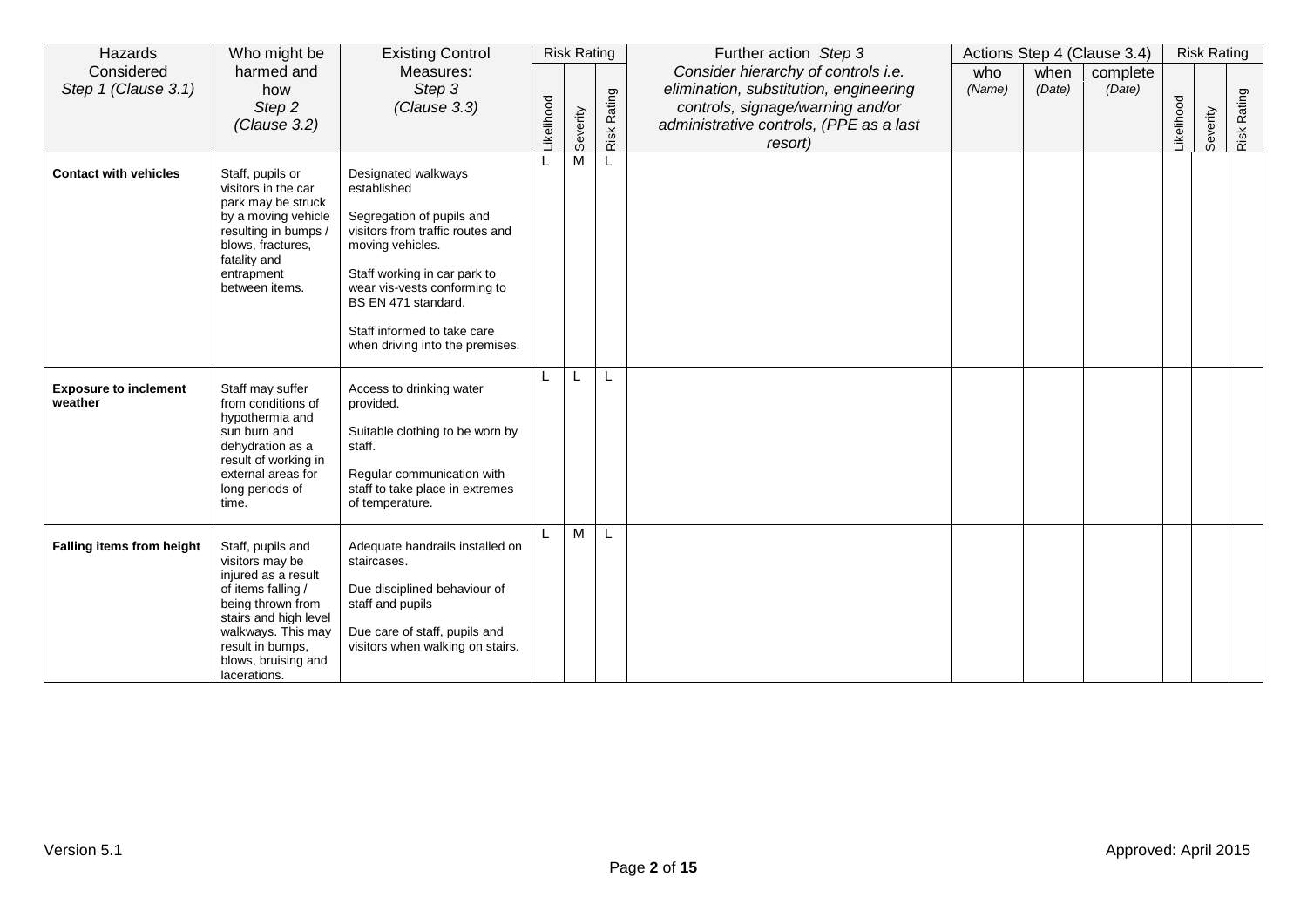| Hazards                             | Who might be                                                                                                                                                                                                                                                  | <b>Existing Control</b>                                                                                                                                                                                                                                                                                                                         |           | <b>Risk Rating</b> |                | Further action Step 3                                                                                                                                                   |               |                | Actions Step 4 (Clause 3.4) |                  | <b>Risk Rating</b> |                |
|-------------------------------------|---------------------------------------------------------------------------------------------------------------------------------------------------------------------------------------------------------------------------------------------------------------|-------------------------------------------------------------------------------------------------------------------------------------------------------------------------------------------------------------------------------------------------------------------------------------------------------------------------------------------------|-----------|--------------------|----------------|-------------------------------------------------------------------------------------------------------------------------------------------------------------------------|---------------|----------------|-----------------------------|------------------|--------------------|----------------|
| Considered<br>Step 1 (Clause 3.1)   | harmed and<br>how<br>Step 2<br>(Clause 3.2)                                                                                                                                                                                                                   | Measures:<br>Step 3<br>(Clause 3.3)                                                                                                                                                                                                                                                                                                             | ikelihood | Severity           | Rating<br>Risk | Consider hierarchy of controls i.e.<br>elimination, substitution, engineering<br>controls, signage/warning and/or<br>administrative controls, (PPE as a last<br>resort) | who<br>(Name) | when<br>(Date) | complete<br>(Date)          | <b>ikelihood</b> | Severity           | Rating<br>Risk |
| <b>Falls from height</b>            | Staff, pupils and<br>visitors may be<br>injured as a result<br>of a fall from a high<br>level walkway,<br>window or a slip/trip<br>down the stairs.<br>This may result in<br>bumps and blows,<br>fractures and<br>potentially fatality.                       | Adequate handrails provided<br>on staircases & landings<br>Lifts provided and maintained<br>for people with mobility<br>difficulties.<br>Window restrictions in place<br>where appropriate.                                                                                                                                                     |           | M                  |                |                                                                                                                                                                         |               |                |                             |                  |                    |                |
| Contact with people and<br>property | Staff, pupils, and<br>visitors may be<br>injured as a result<br>of making contact<br>with large<br>obstructive items<br>and other people<br>walking through the<br>school. This may<br>result in bumps and<br>blows, bruising and<br>possibly<br>lacerations. | Traffic system implemented<br>within schools. E.g. Walk on<br>the leftt hand side of the<br>corridor & staircases.<br>Due courtesy of staff, pupils<br>and visitors when moving<br>through site.<br>Lifts provided and maintained<br>for people with mobility<br>difficulties.<br>Lunch & Breaks staggered &<br>separate/ queuing entry points. |           |                    |                |                                                                                                                                                                         |               |                |                             |                  |                    |                |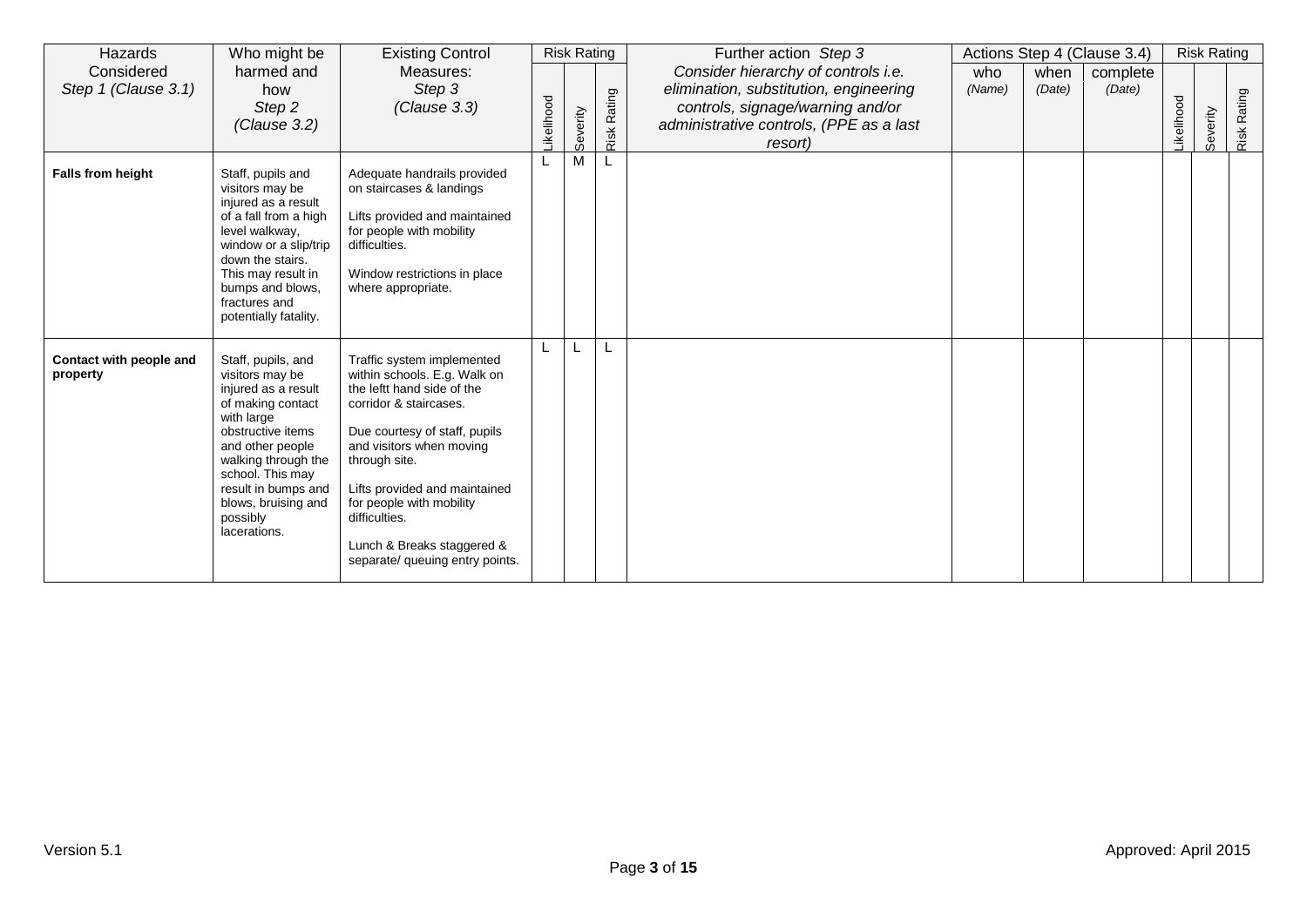| Hazards                             | Who might be                                                                                                                                                                 | <b>Existing Control</b>                                                                                                                                                                                                                                                                                                                                                                                                                                                                                                                                                                                                                                                                                                               |            | <b>Risk Rating</b> |             | Further action Step 3                                                                                                                                                   |               |                | Actions Step 4 (Clause 3.4)    |            | <b>Risk Rating</b> |             |
|-------------------------------------|------------------------------------------------------------------------------------------------------------------------------------------------------------------------------|---------------------------------------------------------------------------------------------------------------------------------------------------------------------------------------------------------------------------------------------------------------------------------------------------------------------------------------------------------------------------------------------------------------------------------------------------------------------------------------------------------------------------------------------------------------------------------------------------------------------------------------------------------------------------------------------------------------------------------------|------------|--------------------|-------------|-------------------------------------------------------------------------------------------------------------------------------------------------------------------------|---------------|----------------|--------------------------------|------------|--------------------|-------------|
| Considered<br>Step 1 (Clause 3.1)   | harmed and<br>how<br>Step 2<br>(Clause 3.2)                                                                                                                                  | Measures:<br>Step 3<br>(Clause 3.3)                                                                                                                                                                                                                                                                                                                                                                                                                                                                                                                                                                                                                                                                                                   | Likelihood | Severity           | Risk Rating | Consider hierarchy of controls i.e.<br>elimination, substitution, engineering<br>controls, signage/warning and/or<br>administrative controls, (PPE as a last<br>resort) | who<br>(Name) | when<br>(Date) | complete<br>(Date)             | Likelihood | Severity           | Risk Rating |
| <b>Site Security</b><br>Version 5.1 | Staff, pupils, visitors<br>and contractors<br>may be injured as a<br>result of physical<br>and emotional harm<br>from intruders,<br>damage to property<br>and if absconding. | Perimeter fences designed to<br>prevent unauthorised site<br>access/egress and maintained<br>in a good condition.<br>All visitors are directed to a<br>secure entrance, required to<br>sign in and wear badges.<br>Supervision provided to visitors<br>/ contractors where<br>appropriate.<br>Staff to identify and challenge<br>when badges are not worn.<br>Safeguarding policy in place<br>and followed by all staff.<br>Procedures in place for<br>emergency situations and staff<br>aware of their roles /<br>responsibilities.<br>Security measures are in place<br>e.g. lighting, alarms and are<br>maintained.<br>Arrangements and specific risk<br>assessments in place for<br>lettings and use of building out<br>of hours. |            | L                  | L           | Visual check of perimeter fencing recorded on the<br>Estates portal                                                                                                     | Site<br>team  | weekly         | weekly<br>Approved: April 2015 | L          | L                  | L.          |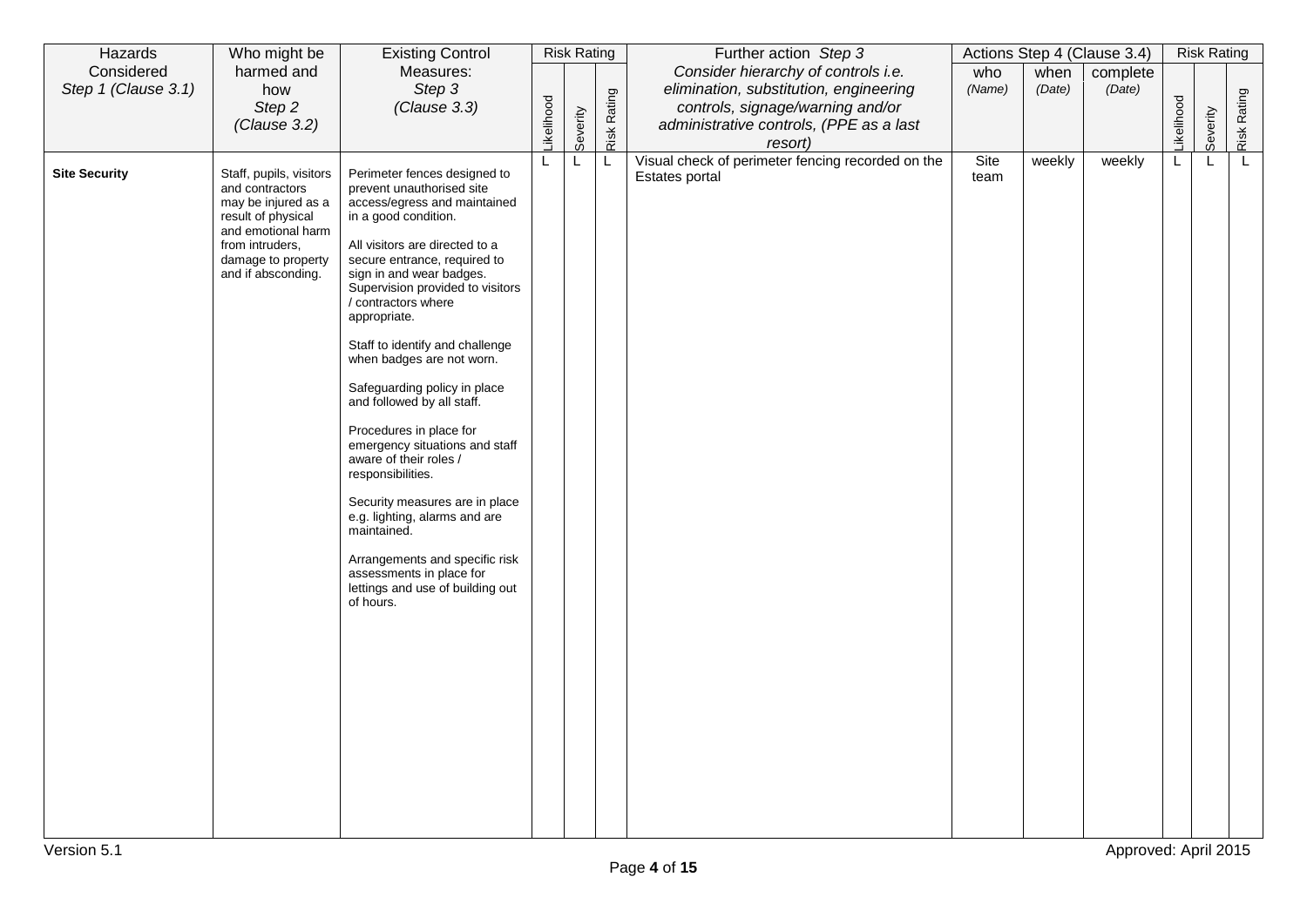| Hazards                           | Who might be                                                                                                                                                                                                                                                                                                                          | <b>Existing Control</b>                                                                                                                                                                                                                                                                                                                                                                                                                                                                                                         |           | <b>Risk Rating</b> |             | Further action Step 3                                                                                                                                                   |               |                | Actions Step 4 (Clause 3.4) |           | <b>Risk Rating</b> |             |
|-----------------------------------|---------------------------------------------------------------------------------------------------------------------------------------------------------------------------------------------------------------------------------------------------------------------------------------------------------------------------------------|---------------------------------------------------------------------------------------------------------------------------------------------------------------------------------------------------------------------------------------------------------------------------------------------------------------------------------------------------------------------------------------------------------------------------------------------------------------------------------------------------------------------------------|-----------|--------------------|-------------|-------------------------------------------------------------------------------------------------------------------------------------------------------------------------|---------------|----------------|-----------------------------|-----------|--------------------|-------------|
| Considered<br>Step 1 (Clause 3.1) | harmed and<br>how<br>Step 2<br>(Clause 3.2)                                                                                                                                                                                                                                                                                           | Measures:<br>Step 3<br>(Clause 3.3)                                                                                                                                                                                                                                                                                                                                                                                                                                                                                             | ikelihood | Severity           | Risk Rating | Consider hierarchy of controls i.e.<br>elimination, substitution, engineering<br>controls, signage/warning and/or<br>administrative controls, (PPE as a last<br>resort) | who<br>(Name) | when<br>(Date) | complete<br>(Date)          | ikelihood | Severity           | Risk Rating |
| <b>Classroom Activities</b>       |                                                                                                                                                                                                                                                                                                                                       |                                                                                                                                                                                                                                                                                                                                                                                                                                                                                                                                 |           |                    |             |                                                                                                                                                                         |               |                |                             |           |                    |             |
| Violence and aggression           | Staff and pupils<br>may suffer stress,<br>bruising and<br>potentially fractures<br>if violent incidents<br>occur during<br>teaching / learning<br>activities.<br>(Teachers may<br>identify that pupils<br>have been subject<br>to violence outside<br>of school activities)                                                           | Adequate supervision and<br>awareness of pupil behaviours<br>at all times during classroom<br>activities and in unstructured<br>time before & after<br>Staff received MAPA / De-<br>escalation training as<br>necessary.<br>Staff aware of safeguarding<br>pupils reporting procedures and<br>designated safeguarding<br>officer.<br>Supported by CCTV                                                                                                                                                                          | L.        | L                  | L           |                                                                                                                                                                         |               |                |                             |           |                    |             |
| <b>Stress</b>                     | Staff and pupils<br>may be subject to<br>stress as a result of<br>increased workload,<br>lack of<br>communication,<br>emotional<br>involvement with<br>pupils and staff,<br>disruptive pupils<br>and violence and<br>aggression. This<br>may result in<br>negative emotional,<br>behavioural and<br>physiological<br>characteristics. | Open door policy implemented<br>with Head Teacher and staff.<br>Staff encouraged to express<br>any stressful concerns in team<br>meetings.<br>Dialogue with line manager re<br>workloads and consideration to<br>implement support<br>mechanisms for staff who may<br>feel stressed.<br>Time allocated for staff to<br>prepare for lessons and<br>engage in other activities<br>outside of the classroom.<br>Regular term time breaks from<br>work activities.<br>Head Teachers to engage in<br>regular liaison with governors. |           |                    |             |                                                                                                                                                                         |               |                |                             |           |                    |             |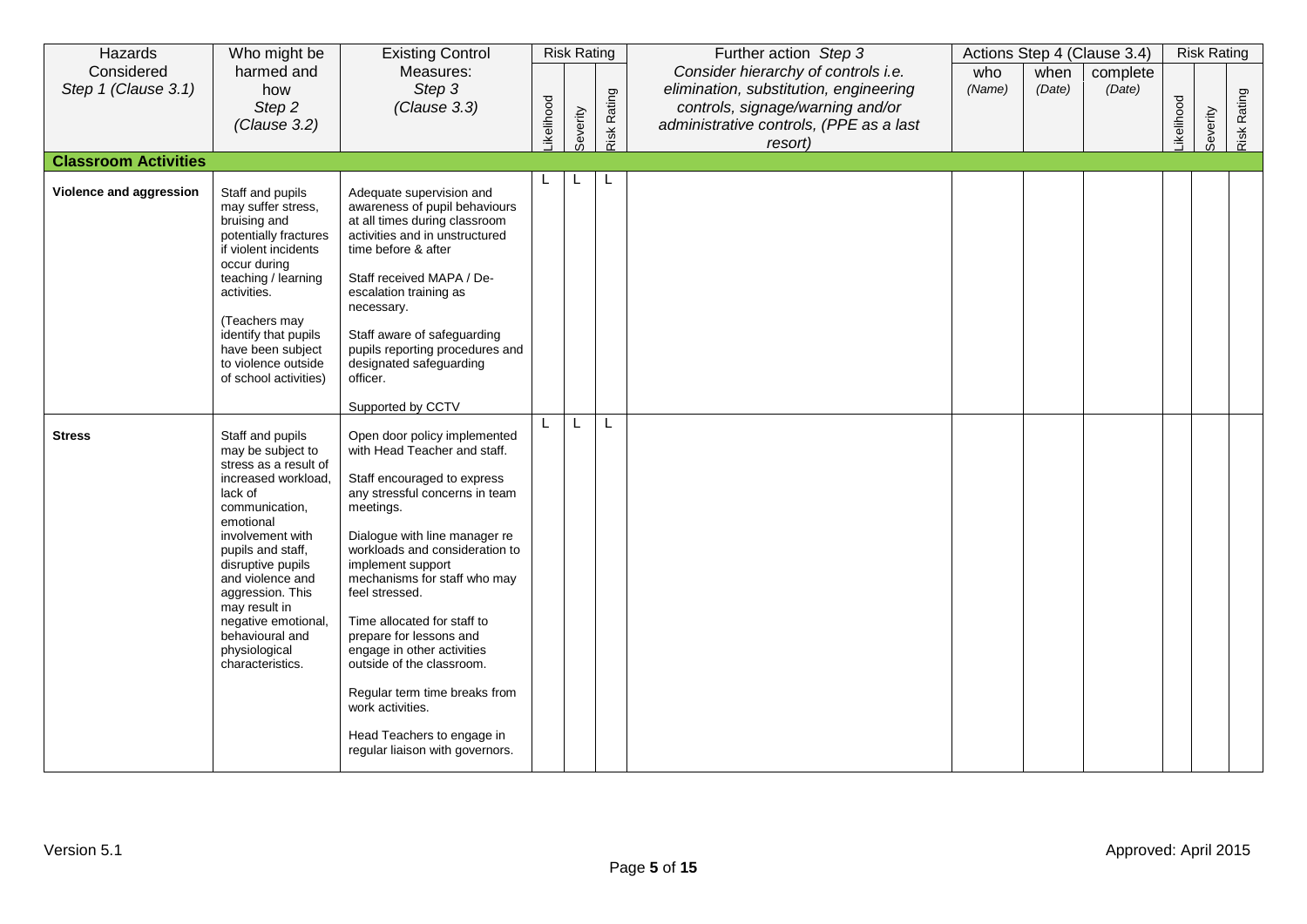| Hazards                           | Who might be                                                                                                                                                                                                                                                                                                                                                      | <b>Existing Control</b>                                                                                                                                                                                                                                                                                                                                                                                                                                                                                                                                                                                      |           | <b>Risk Rating</b> |                    | Further action Step 3                                                                                                                                                   |               |                | Actions Step 4 (Clause 3.4) |                  | <b>Risk Rating</b> |             |
|-----------------------------------|-------------------------------------------------------------------------------------------------------------------------------------------------------------------------------------------------------------------------------------------------------------------------------------------------------------------------------------------------------------------|--------------------------------------------------------------------------------------------------------------------------------------------------------------------------------------------------------------------------------------------------------------------------------------------------------------------------------------------------------------------------------------------------------------------------------------------------------------------------------------------------------------------------------------------------------------------------------------------------------------|-----------|--------------------|--------------------|-------------------------------------------------------------------------------------------------------------------------------------------------------------------------|---------------|----------------|-----------------------------|------------------|--------------------|-------------|
| Considered<br>Step 1 (Clause 3.1) | harmed and<br>how<br>Step 2<br>(Clause 3.2)                                                                                                                                                                                                                                                                                                                       | Measures:<br>Step 3<br>(Clause 3.3)                                                                                                                                                                                                                                                                                                                                                                                                                                                                                                                                                                          | ikelihood | Severity           | <b>Risk Rating</b> | Consider hierarchy of controls i.e.<br>elimination, substitution, engineering<br>controls, signage/warning and/or<br>administrative controls, (PPE as a last<br>resort) | who<br>(Name) | when<br>(Date) | complete<br>(Date)          | <b>ikelihood</b> | Severity           | Risk Rating |
| <b>Contact with substances</b>    | Teaching staff and<br>pupils may come<br>into contact with<br>substances during<br>classroom activities.<br>Such substances<br>include science<br>chemicals, paints,<br>cleaning<br>substances and<br>design technology<br>substances such as<br>adhesives. Such<br>injuries may result<br>in eye and skin<br>irritation, burns and<br>breathing<br>difficulties. | Separate COSHH assessments<br>conducted for all harmful<br>substances.<br>All hazardous substances<br>should be stored in a locked<br>area that is not accessible to<br>students.<br>Pupils instructed on the safe<br>use of particular substances.<br>Safety Eyewear conforming to<br>BS EN 166 supplied where<br>required.<br>Protective aprons and gloves to<br>be worn where required.<br>CLEAPSS guidance available<br>for all substances used in<br>Science and D&T areas.<br>Liaison with other contractors /<br>premise users to ensure that<br>there are no conflicting<br>substances used on site. |           | L                  | L                  |                                                                                                                                                                         |               |                |                             |                  |                    |             |
| <b>Burns / Scalds</b>             | Staff / Pupils may be<br>injured as a result of<br>contact with hot<br>substances<br>surfaces in<br>the<br>For<br>classroom.<br>example,<br>using<br>soldering irons, glue<br>guns, kettles and<br>hot drinks.                                                                                                                                                    | Hot drinks to be kept away from<br>pupils at all times and not to be<br>carried across the classroom.<br>No kettles to be kept in<br>classrooms.<br>All pupils instructed in the safe<br>use of tools and equipment and<br>provided with PPE where<br>required.<br>All hot drinks sold in restaurant<br>are sold with lids                                                                                                                                                                                                                                                                                   |           | L                  | L                  |                                                                                                                                                                         |               |                |                             |                  |                    |             |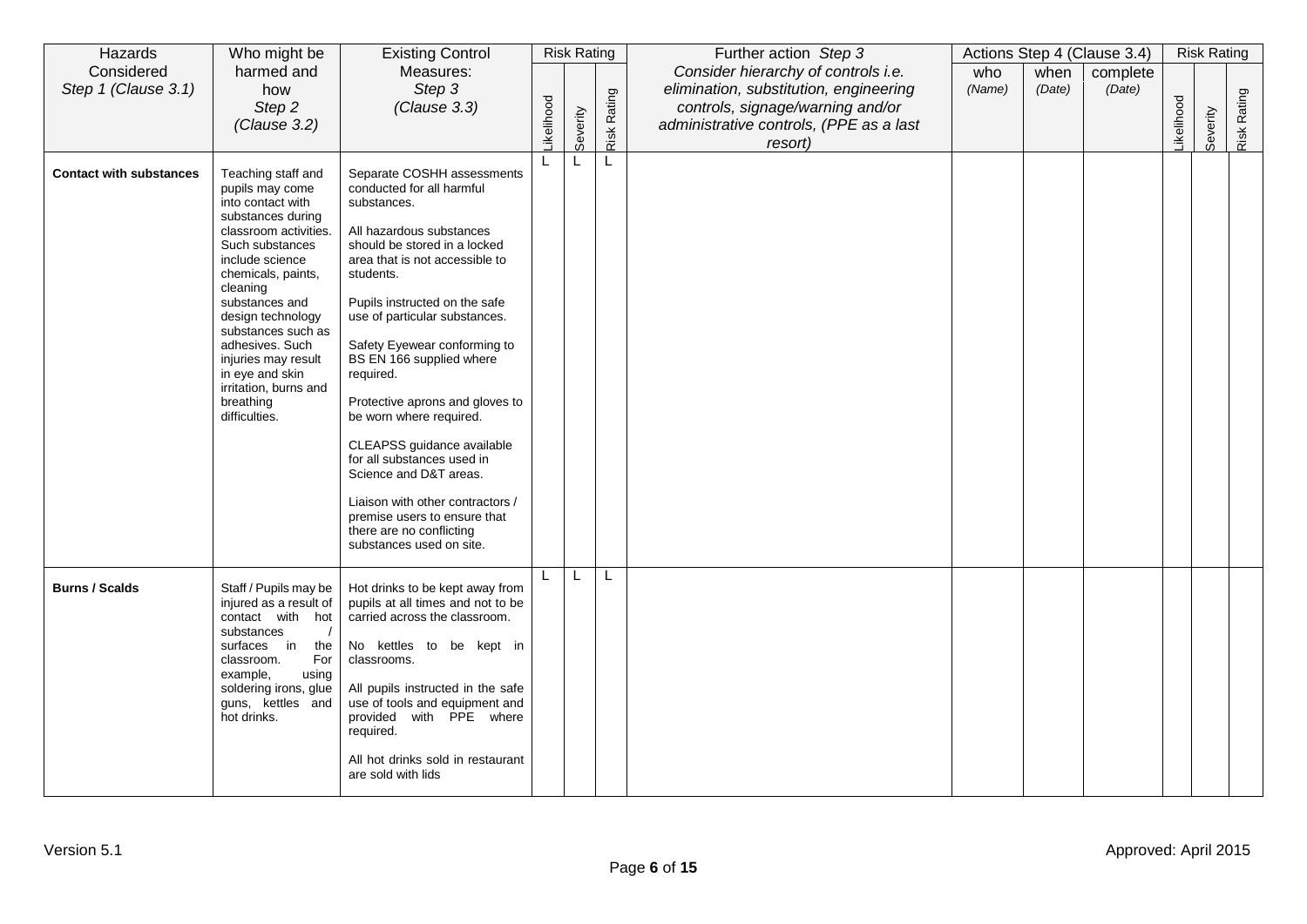| Hazards                           | Who might be                                                                                                                                                                                                           | <b>Existing Control</b>                                                                                                                                                                                                                                                                                                                                                                                                                    |              | <b>Risk Rating</b> |             | Further action Step 3                                                                                                                                                   |               |                | Actions Step 4 (Clause 3.4) |           | <b>Risk Rating</b> |             |
|-----------------------------------|------------------------------------------------------------------------------------------------------------------------------------------------------------------------------------------------------------------------|--------------------------------------------------------------------------------------------------------------------------------------------------------------------------------------------------------------------------------------------------------------------------------------------------------------------------------------------------------------------------------------------------------------------------------------------|--------------|--------------------|-------------|-------------------------------------------------------------------------------------------------------------------------------------------------------------------------|---------------|----------------|-----------------------------|-----------|--------------------|-------------|
| Considered<br>Step 1 (Clause 3.1) | harmed and<br>how<br>Step 2<br>(Clause 3.2)                                                                                                                                                                            | Measures:<br>Step 3<br>(Clause 3.3)                                                                                                                                                                                                                                                                                                                                                                                                        | ikelihood    | Severity           | Risk Rating | Consider hierarchy of controls i.e.<br>elimination, substitution, engineering<br>controls, signage/warning and/or<br>administrative controls, (PPE as a last<br>resort) | who<br>(Name) | when<br>(Date) | complete<br>(Date)          | ikelihood | Severity           | Risk Rating |
| Contact with sharp edges          | Staff and pupils<br>may come into<br>contact with sharp<br>edges on furniture<br>and scissors<br>resulting in cuts and<br>scratches.                                                                                   | Visual inspections to occur on a<br>regular basis to ensure that no<br>sharp edges are present on<br>furniture.<br>Safety scissors provided where<br>possible.                                                                                                                                                                                                                                                                             |              |                    | L           |                                                                                                                                                                         |               |                |                             |           |                    |             |
| <b>Contact with electricity</b>   | Staff and pupils<br>may be injured as a<br>result of contact<br>with electricity from<br>damaged cables /<br>plugs / switches etc.<br>This may result in<br>electrocution which<br>can potentially<br>result in death. | School to arrange PAT testing<br>of all portable electronic items<br>of equipment on an annual<br>basis.<br>Periodic "Hardwire" test of<br>mains circuitry to be conducted<br>on a 5 year basis.<br>ALL category1 / 2 defects to<br>rectified as soon as possible.<br>Visual inspection of all plugs<br>cables and sockets before use<br>of any electrical equipment.<br>Any damage / defects to be<br>reported to premise duty<br>holder. | $\mathsf{L}$ | L                  | L           |                                                                                                                                                                         |               |                |                             |           |                    |             |
| Falling items from height         | Staff and pupils<br>may be injured as a<br>result of items<br>stored at high level<br>falling onto them.<br>This may result in<br>bumps, blows,<br>bruising,<br>concussion and<br>potentially fractures.               | Only light items to be stored at<br>height.<br>Only adults to reach for items<br>stored at height ensuring that<br>no pupils are below the<br>potential "drop zone."<br>Items at height to be stored in a<br>sensible manner to ensure that<br>the potential for falls is limited.<br>Suitable access equipment to<br>be provided and maintained for<br>staff to access items stored at<br>height.                                         |              | L                  | L           |                                                                                                                                                                         |               |                |                             |           |                    |             |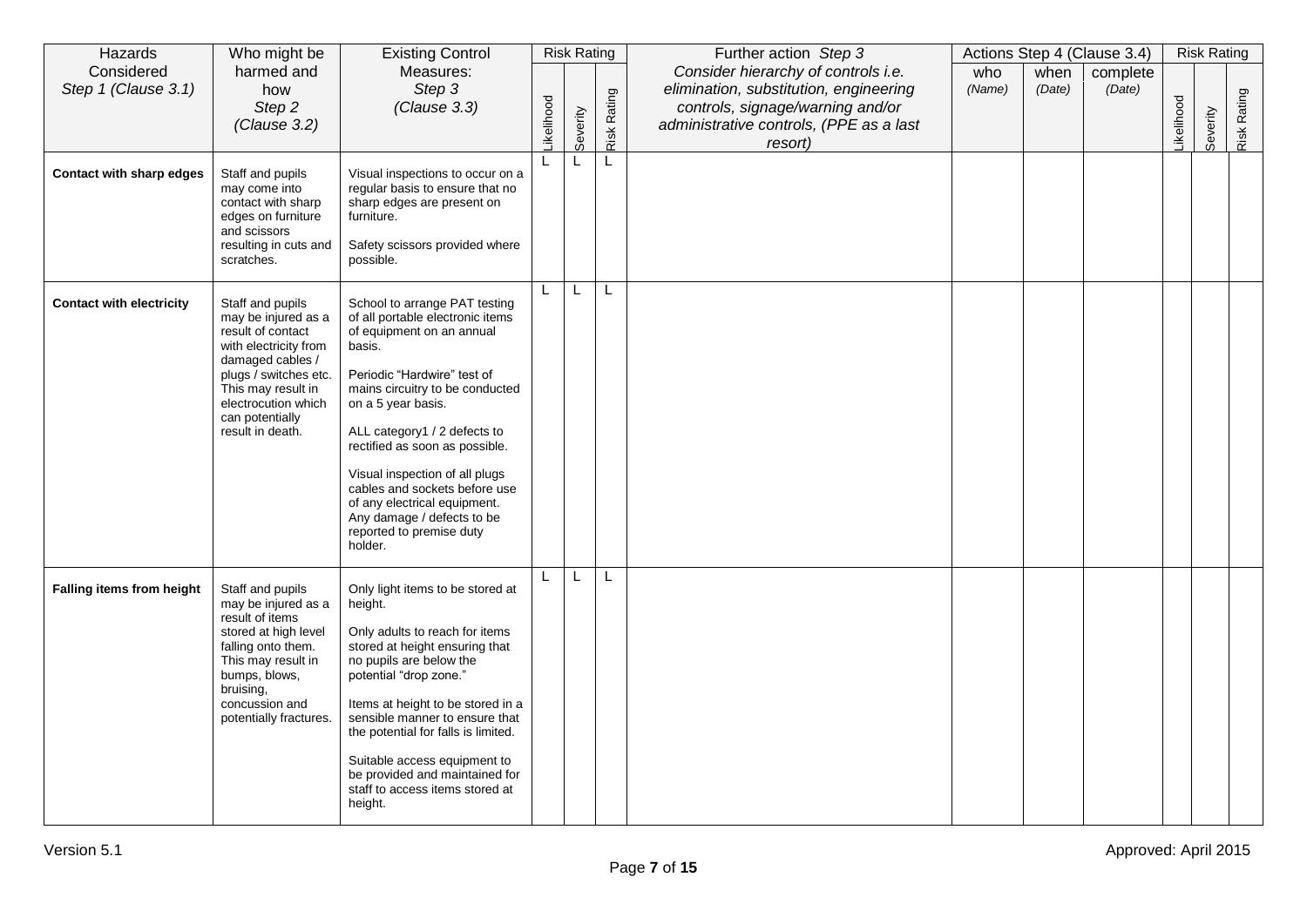| Hazards                             | Who might be                                                                                                                                                                                                                                                                       | <b>Existing Control</b>                                                                                                                                                                                                                                                                                                                                                                                                                             |                  | <b>Risk Rating</b> |             | Further action Step 3                                                                                                                                                   |               |                | Actions Step 4 (Clause 3.4) |            | <b>Risk Rating</b> |             |
|-------------------------------------|------------------------------------------------------------------------------------------------------------------------------------------------------------------------------------------------------------------------------------------------------------------------------------|-----------------------------------------------------------------------------------------------------------------------------------------------------------------------------------------------------------------------------------------------------------------------------------------------------------------------------------------------------------------------------------------------------------------------------------------------------|------------------|--------------------|-------------|-------------------------------------------------------------------------------------------------------------------------------------------------------------------------|---------------|----------------|-----------------------------|------------|--------------------|-------------|
| Considered<br>Step 1 (Clause 3.1)   | harmed and<br>how<br>Step 2<br>(Clause 3.2)                                                                                                                                                                                                                                        | Measures:<br>Step 3<br>(Clause 3.3)                                                                                                                                                                                                                                                                                                                                                                                                                 | <b>ikelihood</b> | Severity           | Risk Rating | Consider hierarchy of controls i.e.<br>elimination, substitution, engineering<br>controls, signage/warning and/or<br>administrative controls, (PPE as a last<br>resort) | who<br>(Name) | when<br>(Date) | complete<br>(Date)          | Likelihood | Severity           | Risk Rating |
| Contact with people and<br>property | Staff and pupils<br>may suffer minor<br>injuries as a result<br>of making physical<br>contact with<br>property, furniture<br>and other people<br>within the work<br>area. These injuries<br>may include minor<br>bruises, bumps and<br>blows.                                      | All walkways to be kept tidy at<br>all times.<br>Due courtesy and respect of<br>staff and pupils for their fellow<br>staff / pupils.<br>All furniture to be situated so as<br>to cause minimum obstruction<br>to personnel accessing and<br>egressing classrooms.                                                                                                                                                                                   | L                | L                  | L           |                                                                                                                                                                         |               |                |                             |            |                    |             |
| Use of equipment                    | Staff and pupils<br>may be injured as a<br>result of contact<br>with moving<br>equipment,<br>interactive<br>computer<br>equipment and all<br>other classroom<br>equipment. Such<br>injuries may include<br>cuts, lacerations,<br>electric shock and<br>eye strain /<br>irritation. | All equipment visually<br>inspected prior to use and<br>condemned until repaired /<br>replaced if any defects noticed.<br>PPE to be provided where<br>required.<br>Training and instruction given<br>to all staff and pupils who<br>operate the equipment.<br>Pupils to be supervised when<br>using equipment.<br>No loose hair, clothing or<br>jewellery to be worn when<br>using equipment.<br>Trailing cables to be secured to<br>prevent trips. | L                | L                  | L           |                                                                                                                                                                         |               |                |                             |            |                    |             |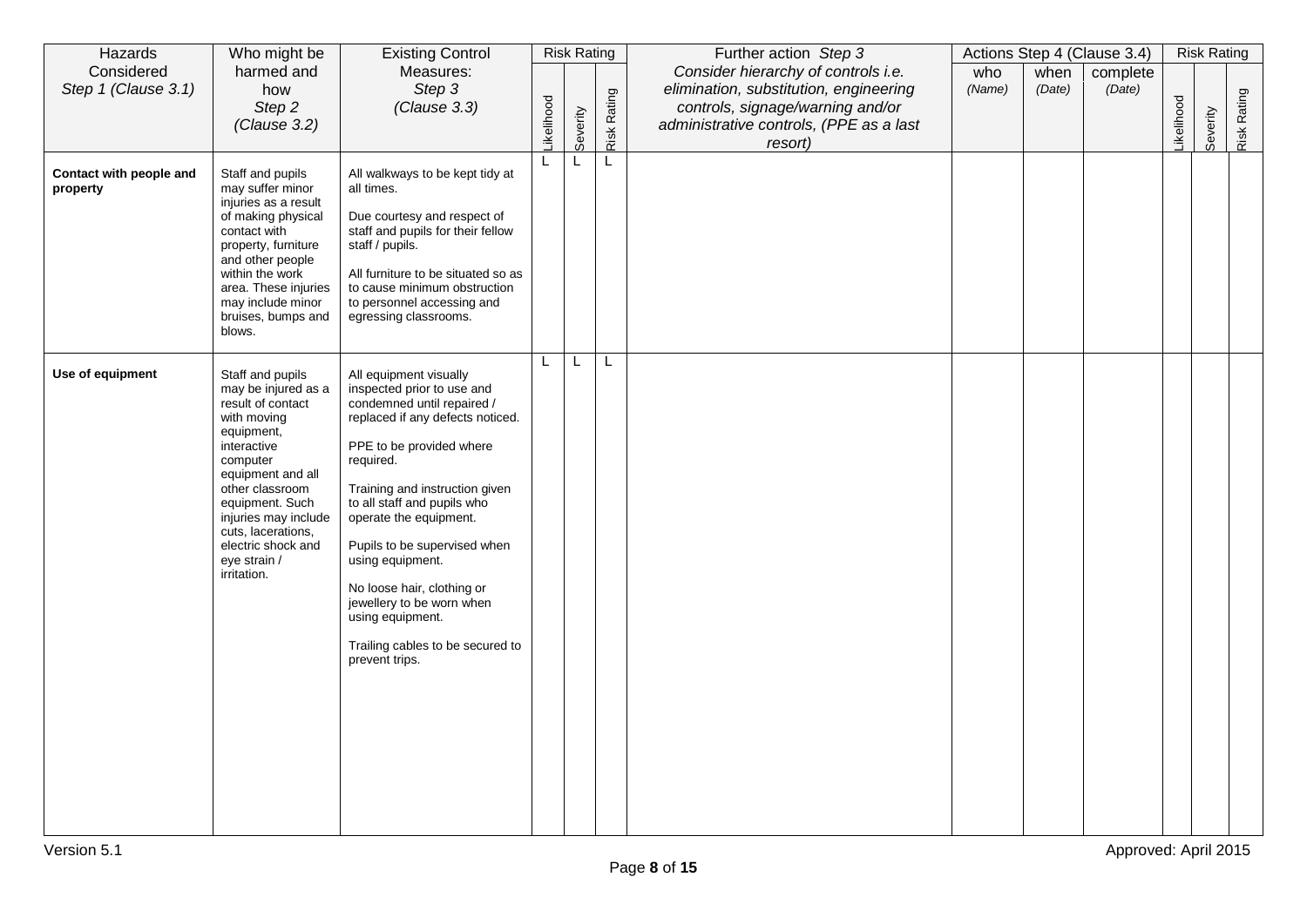| Hazards                                           | Who might be                                                                                                                                                                                                                          | <b>Existing Control</b>                                                                                                                                                                                                                                                                                                                                                                           |           | <b>Risk Rating</b> |             | Further action Step 3                                                                                                                                                   |               |                | Actions Step 4 (Clause 3.4) |           | <b>Risk Rating</b> |             |
|---------------------------------------------------|---------------------------------------------------------------------------------------------------------------------------------------------------------------------------------------------------------------------------------------|---------------------------------------------------------------------------------------------------------------------------------------------------------------------------------------------------------------------------------------------------------------------------------------------------------------------------------------------------------------------------------------------------|-----------|--------------------|-------------|-------------------------------------------------------------------------------------------------------------------------------------------------------------------------|---------------|----------------|-----------------------------|-----------|--------------------|-------------|
| Considered<br>Step 1 (Clause 3.1)                 | harmed and<br>how<br>Step 2<br>(Clause 3.2)                                                                                                                                                                                           | Measures:<br>Step 3<br>(Clause 3.3)                                                                                                                                                                                                                                                                                                                                                               | ikelihood | Severity           | Risk Rating | Consider hierarchy of controls i.e.<br>elimination, substitution, engineering<br>controls, signage/warning and/or<br>administrative controls, (PPE as a last<br>resort) | who<br>(Name) | when<br>(Date) | complete<br>(Date)          | ikelihood | Severity           | Risk Rating |
| <b>Computer Suites, Offices and Reprographics</b> |                                                                                                                                                                                                                                       |                                                                                                                                                                                                                                                                                                                                                                                                   |           |                    |             |                                                                                                                                                                         |               |                |                             |           |                    |             |
| <b>Contact with Electricity</b>                   | Staff and pupils<br>may be injured as a<br>result of making<br>contact with<br>defective electrical<br>computer<br>equipment. Such<br>injuries may include<br>electrocution, burns<br>and potentially<br>death.                       | All portable ICT equipment to<br>be subject to an annual PAT<br>test.<br>All equipment visually<br>inspected prior to use and any<br>defective equipment not to be<br>used until repaired.<br>"Hardwire" test of main circuitry<br>to be conducted on a 5 yearly<br>basis.                                                                                                                        |           | L                  |             |                                                                                                                                                                         |               |                |                             |           |                    |             |
| <b>DSE</b>                                        | Staff and pupils<br>may suffer<br>musculoskeletal<br>disorders as a<br>result of incorrect<br>postural set-up of<br>workstations. Such<br>injuries may include<br>eye strains, RSI's,<br>back pain, carpal<br>tunnel syndrome<br>etc. | All workstations set up to<br>consider anthropometrics and<br>ergonomics of particular age<br>groups.<br>Adequate lighting, temperature<br>and ventilation.<br>Regular breaks to be taken to<br>ensure DSE users are not<br>maintaining unsuitable<br>postures.<br>Leg room available beneath<br>desks.<br>Mouse mats provided.<br>Pupils encouraged not to rest<br>wrists on the edge of tables. |           | L                  |             |                                                                                                                                                                         |               |                |                             |           |                    |             |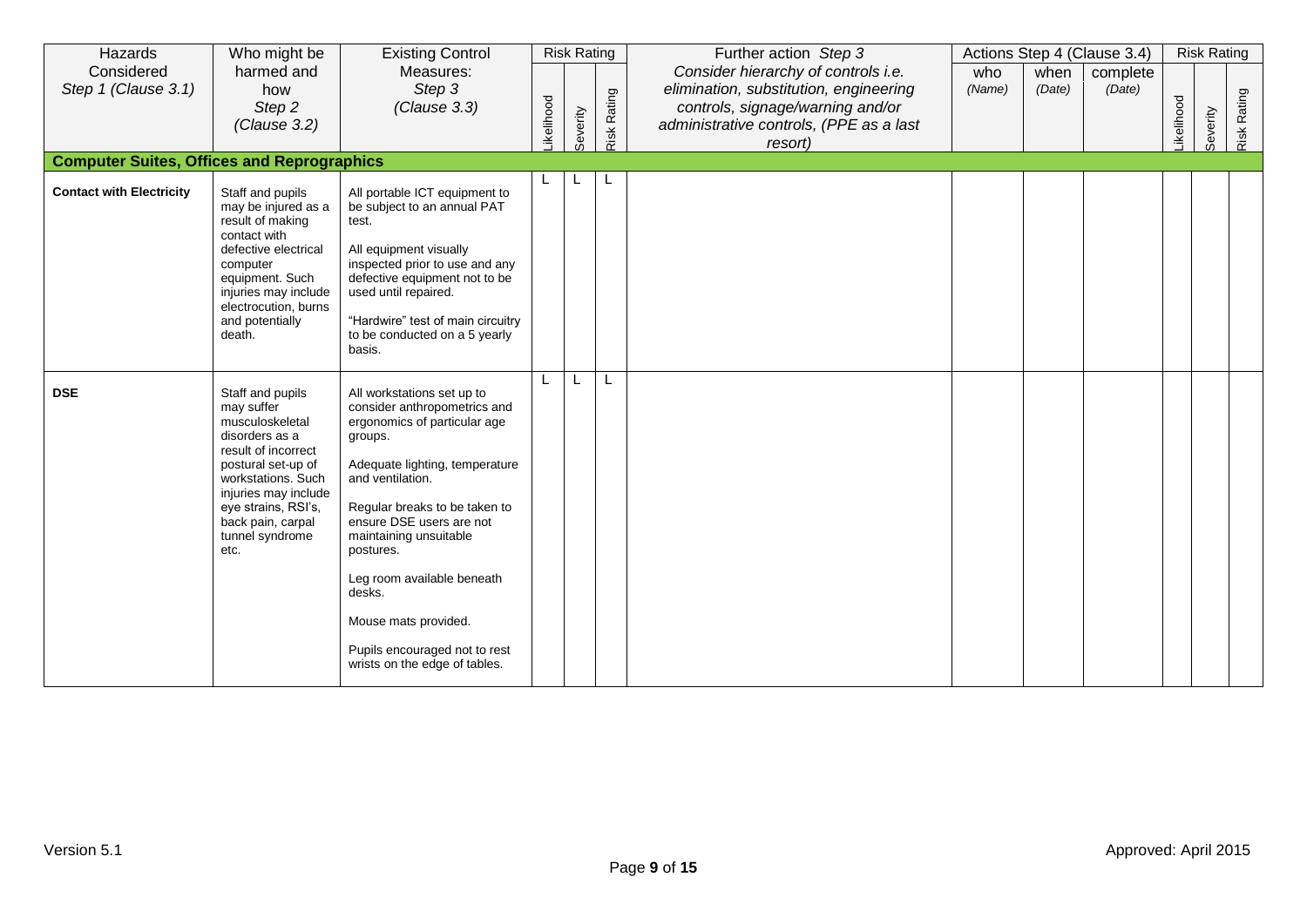| Hazards                                                                                            | Who might be                                                                                                                                                                                                  | <b>Existing Control</b>                                                                                                                                                                                                                                                                                                                                                                                                                                                      |           |          | <b>Risk Rating</b> | Further action Step 3                                                                                                                                                   |               |                | Actions Step 4 (Clause 3.4) |           | <b>Risk Rating</b> |             |
|----------------------------------------------------------------------------------------------------|---------------------------------------------------------------------------------------------------------------------------------------------------------------------------------------------------------------|------------------------------------------------------------------------------------------------------------------------------------------------------------------------------------------------------------------------------------------------------------------------------------------------------------------------------------------------------------------------------------------------------------------------------------------------------------------------------|-----------|----------|--------------------|-------------------------------------------------------------------------------------------------------------------------------------------------------------------------|---------------|----------------|-----------------------------|-----------|--------------------|-------------|
| Considered<br>Step 1 (Clause 3.1)                                                                  | harmed and<br>how<br>Step 2<br>(Clause 3.2)                                                                                                                                                                   | Measures:<br>Step 3<br>(Clause 3.3)                                                                                                                                                                                                                                                                                                                                                                                                                                          | ikelihood | Severity | Risk Rating        | Consider hierarchy of controls i.e.<br>elimination, substitution, engineering<br>controls, signage/warning and/or<br>administrative controls, (PPE as a last<br>resort) | who<br>(Name) | when<br>(Date) | complete<br>(Date)          | ikelihood | Severity           | Risk Rating |
| Slips and trips                                                                                    | Staff and pupils<br>may be subject to a<br>slip or trip as a<br>result of being<br>obstructed by<br>chairs, furniture or<br>other people. This<br>may result in<br>bumps, blows and<br>potentially fractures. | Pupils instructed to keep chairs<br>suitably tucked in when using<br>computers.<br>All equipment to be positioned<br>to ensure that no computer<br>equipment can obstruct a<br>walkway.<br>Visual inspections of floor area<br>to be conducted before<br>commencement of each<br>working day.                                                                                                                                                                                |           |          |                    |                                                                                                                                                                         |               |                |                             |           |                    |             |
| <b>Emergency Situations</b>                                                                        |                                                                                                                                                                                                               |                                                                                                                                                                                                                                                                                                                                                                                                                                                                              |           |          |                    |                                                                                                                                                                         |               |                |                             |           |                    |             |
| <b>First aid</b><br>(A separate first aid<br>assessment should be<br>conducted for each<br>school) | In the event of an<br>accident, injury, or<br>emergency<br>situation, staff,<br>pupils and visitors<br>may suffer as a<br>result of inadequate<br>first aid provision or<br>incorrect first aid<br>treatment. | Adequate number of first aiders<br>and emergency first aiders<br>available in school.<br>First aiders always available on<br>educational visits.<br>Training issued and refreshed<br>continually to first aiders.<br>First aid kits suitably stocked.<br>First aid kits situated<br>throughout the school.<br>First aid kits regularly checked<br>to ensure adequate provisions<br>are available.<br>School awareness of method<br>for contacting the emergency<br>services. |           |          |                    |                                                                                                                                                                         |               |                |                             |           |                    |             |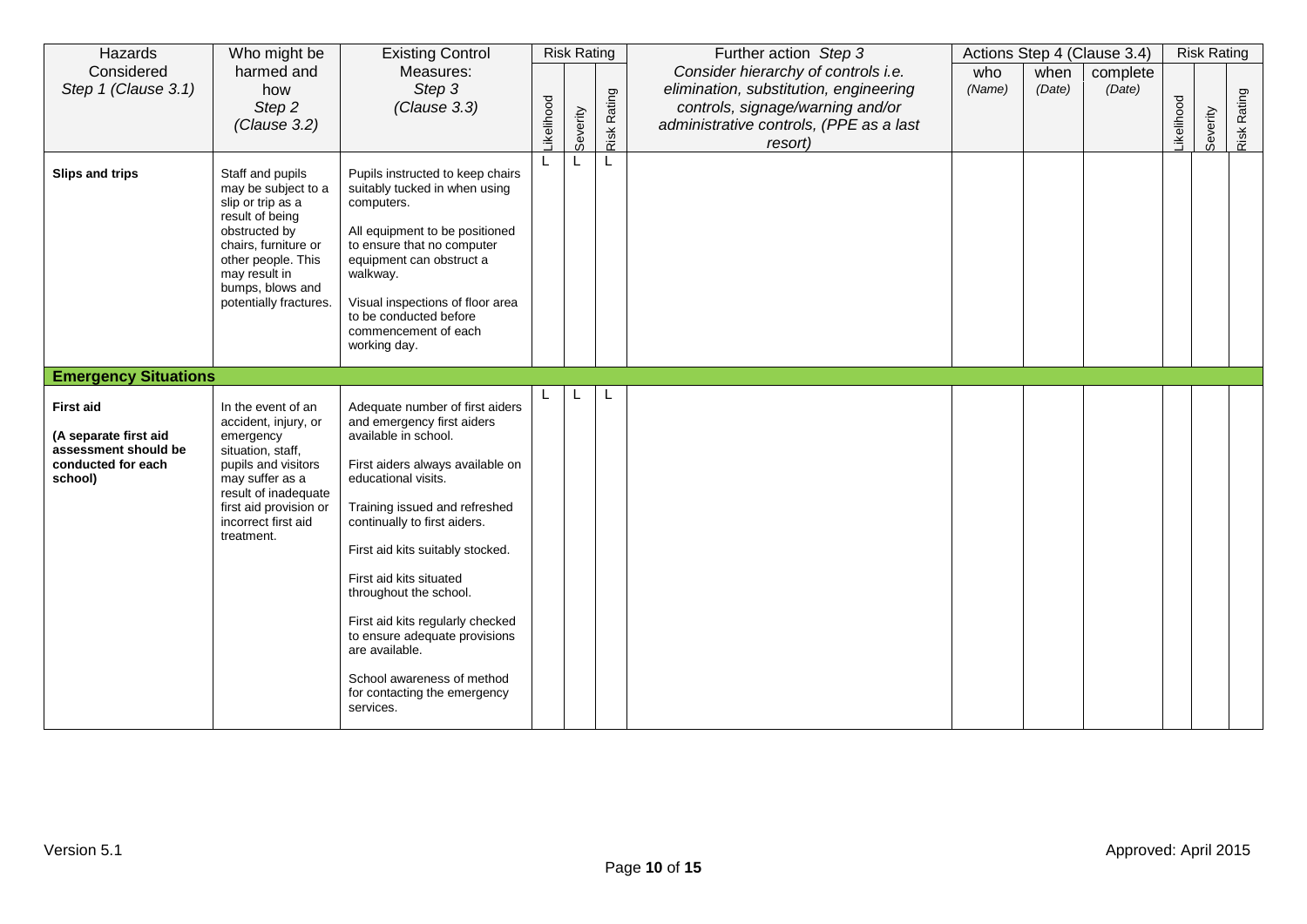| Hazards                           | Who might be                                                                                                                                                                                                        | <b>Existing Control</b>                                                                                                                                                                                                                                                                                                                                                                                                                                                                                                                                                                                               |           | <b>Risk Rating</b> |             | Further action Step 3                                                                                                                                                   |               |                | Actions Step 4 (Clause 3.4) |                  | <b>Risk Rating</b> |             |
|-----------------------------------|---------------------------------------------------------------------------------------------------------------------------------------------------------------------------------------------------------------------|-----------------------------------------------------------------------------------------------------------------------------------------------------------------------------------------------------------------------------------------------------------------------------------------------------------------------------------------------------------------------------------------------------------------------------------------------------------------------------------------------------------------------------------------------------------------------------------------------------------------------|-----------|--------------------|-------------|-------------------------------------------------------------------------------------------------------------------------------------------------------------------------|---------------|----------------|-----------------------------|------------------|--------------------|-------------|
| Considered<br>Step 1 (Clause 3.1) | harmed and<br>how<br>Step 2<br>(Clause 3.2)                                                                                                                                                                         | Measures:<br>Step 3<br>(Clause 3.3)                                                                                                                                                                                                                                                                                                                                                                                                                                                                                                                                                                                   | ikelihood | Severity           | Risk Rating | Consider hierarchy of controls i.e.<br>elimination, substitution, engineering<br>controls, signage/warning and/or<br>administrative controls, (PPE as a last<br>resort) | who<br>(Name) | when<br>(Date) | complete<br>(Date)          | <b>ikelihood</b> | Severity           | Risk Rating |
| <b>Fire</b>                       | Staff, pupils,<br>visitors, contractors<br>and members of the<br>public may be<br>subject to serious<br>injury / death in the<br>event of a fire.                                                                   | Local Fire Risk Assessment<br>conducted in school. More<br>detailed controls contained<br>within.<br>Emergency action plan<br>devised, communicated and<br>tested.<br>All visitors made aware of<br>nearest fire exits and assembly<br>points.<br>Fire Safety Awareness training<br>provided for staff.<br>Staff and pupils aware of the<br>procedures to be taken in the<br>event of discovering a fire /<br>hearing the fire alarm.<br>Fire Action Notices are<br>displayed.<br>Suitable firefighting equipment<br>is provided, suitably positioned<br>and maintained i.e. fire blanket,<br>fire extinguishers etc. |           | M                  | L           |                                                                                                                                                                         |               |                |                             |                  |                    |             |
| <b>Bomb evacuation</b>            | Staff, pupils,<br>visitors, contractors<br>and members of the<br>public may be<br>subject to serious<br>injury / death in the<br>event of a bomb<br>detonation or failure<br>to escape during a<br>bomb evacuation. | Emergency evacuation<br>procedures effectively<br>communicated and tested<br>throughout school.<br>Alternative assembly point for<br>bomb evacuations.                                                                                                                                                                                                                                                                                                                                                                                                                                                                |           | M                  | L           |                                                                                                                                                                         |               |                |                             |                  |                    |             |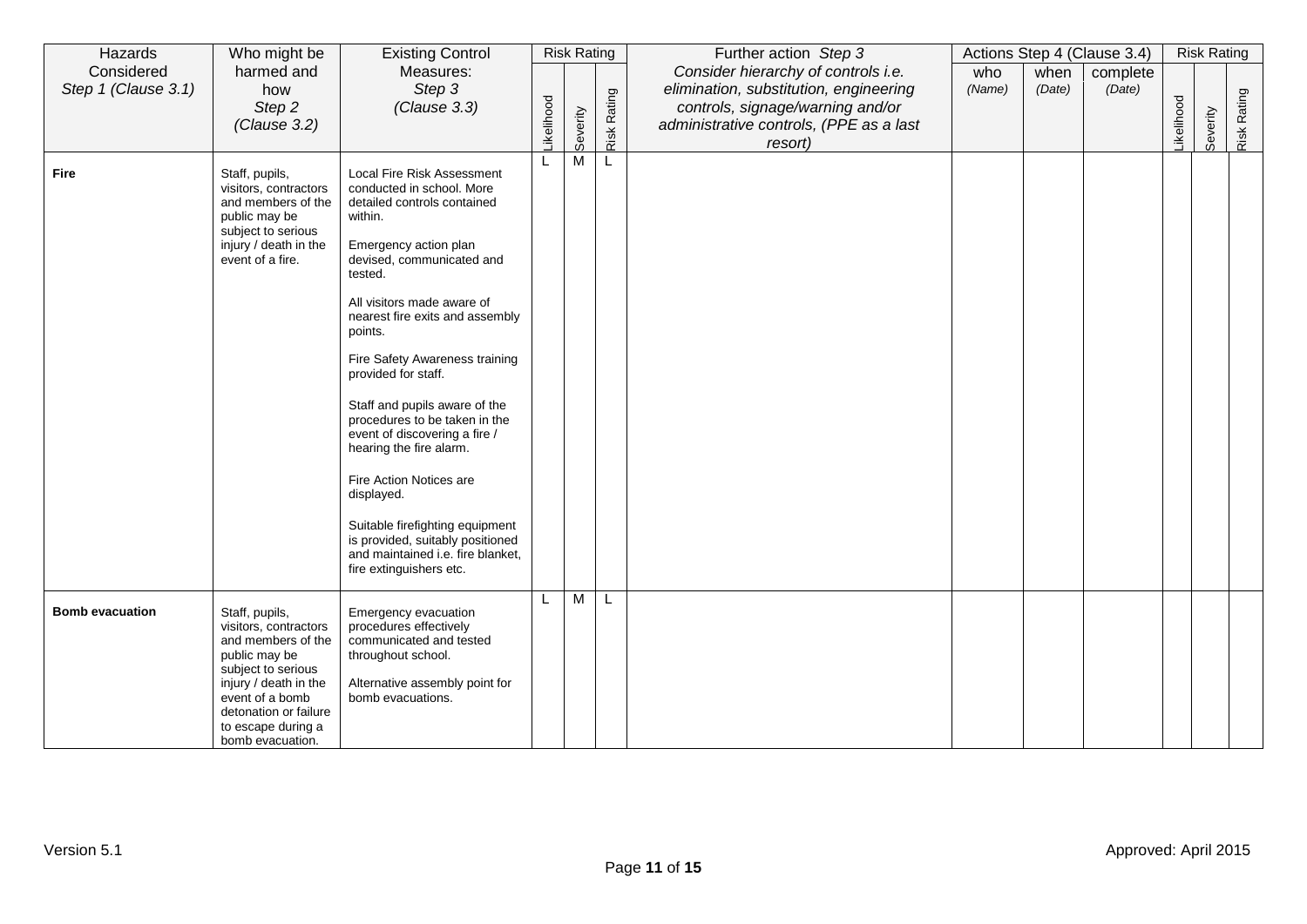| Hazards                                         | Who might be                                                                                                                                                                                                                                                                                                                                                               | <b>Existing Control</b>                                                                                                                                                                                                                                                                                                                                                                                                 |                  | <b>Risk Rating</b> |             | Further action Step 3                                                                                                                                                   |               |                | Actions Step 4 (Clause 3.4) |           | <b>Risk Rating</b> |             |
|-------------------------------------------------|----------------------------------------------------------------------------------------------------------------------------------------------------------------------------------------------------------------------------------------------------------------------------------------------------------------------------------------------------------------------------|-------------------------------------------------------------------------------------------------------------------------------------------------------------------------------------------------------------------------------------------------------------------------------------------------------------------------------------------------------------------------------------------------------------------------|------------------|--------------------|-------------|-------------------------------------------------------------------------------------------------------------------------------------------------------------------------|---------------|----------------|-----------------------------|-----------|--------------------|-------------|
| Considered<br>Step 1 (Clause 3.1)               | harmed and<br>how<br>Step 2<br>(Clause 3.2)                                                                                                                                                                                                                                                                                                                                | Measures:<br>Step 3<br>(Clause 3.3)                                                                                                                                                                                                                                                                                                                                                                                     | <b>ikelihood</b> | Severity           | Risk Rating | Consider hierarchy of controls i.e.<br>elimination, substitution, engineering<br>controls, signage/warning and/or<br>administrative controls, (PPE as a last<br>resort) | who<br>(Name) | when<br>(Date) | complete<br>(Date)          | ikelihood | Severity           | Risk Rating |
| <b>Property damage</b>                          | Staff, pupils,<br>visitors, contractors<br>and members of the<br>public may suffer<br>injury in the event<br>that significant<br>property damage<br>may pose a risk.<br>Such damage may<br>include asbestos<br>damage, structural<br>insecurity, broken /<br>missing windows,<br>loose roof tiles<br>etc The resulting<br>consequences of<br>such defects can be<br>fatal. | Regular premise inspections<br>conducted to identify any<br>issues with the property's<br>fabric.<br>Damage/ repairs reported by<br>staff through site help desk<br>If major damage is noted, area<br>cordoned off to prevent access<br>to an area where one's safety<br>is at risk. Efforts made to rectify<br>problems immediately.<br>Further assessment to be<br>conducted if a dangerous<br>property issue arises. |                  | L                  | L           |                                                                                                                                                                         |               |                |                             |           |                    |             |
| <b>Playground Activities and Play Equipment</b> |                                                                                                                                                                                                                                                                                                                                                                            |                                                                                                                                                                                                                                                                                                                                                                                                                         |                  |                    |             |                                                                                                                                                                         |               |                |                             |           |                    |             |
| <b>Sharp Instruments</b>                        | Staff, pupils, visitors<br>and contractors<br>may experiences<br>cuts, lacerations<br>and piercing as a<br>result of contact<br>with sharp objects.                                                                                                                                                                                                                        | Sharp equipment / tools are<br>stored to prevent unauthorised<br>access e.g. scissors.<br>Adequate supervision is<br>provided when such equipment<br>/ tools are in use.                                                                                                                                                                                                                                                |                  |                    |             |                                                                                                                                                                         |               |                |                             |           |                    |             |
| <b>Falls from Height</b>                        | Staff and pupils<br>may fall from height<br>off play equipment<br>causing bumps,<br>bruises, sprains and<br>fractures.                                                                                                                                                                                                                                                     | All play equipment to be<br>visually inspected prior to use.<br>Defective equipment must be<br>removed from use until<br>repaired or replaced.<br>Suitable surfacing available to<br>minimise impact from fall.<br>Pupil to be supervised by staff<br>whilst using the equipment.                                                                                                                                       |                  | L                  | L           |                                                                                                                                                                         |               |                |                             |           |                    |             |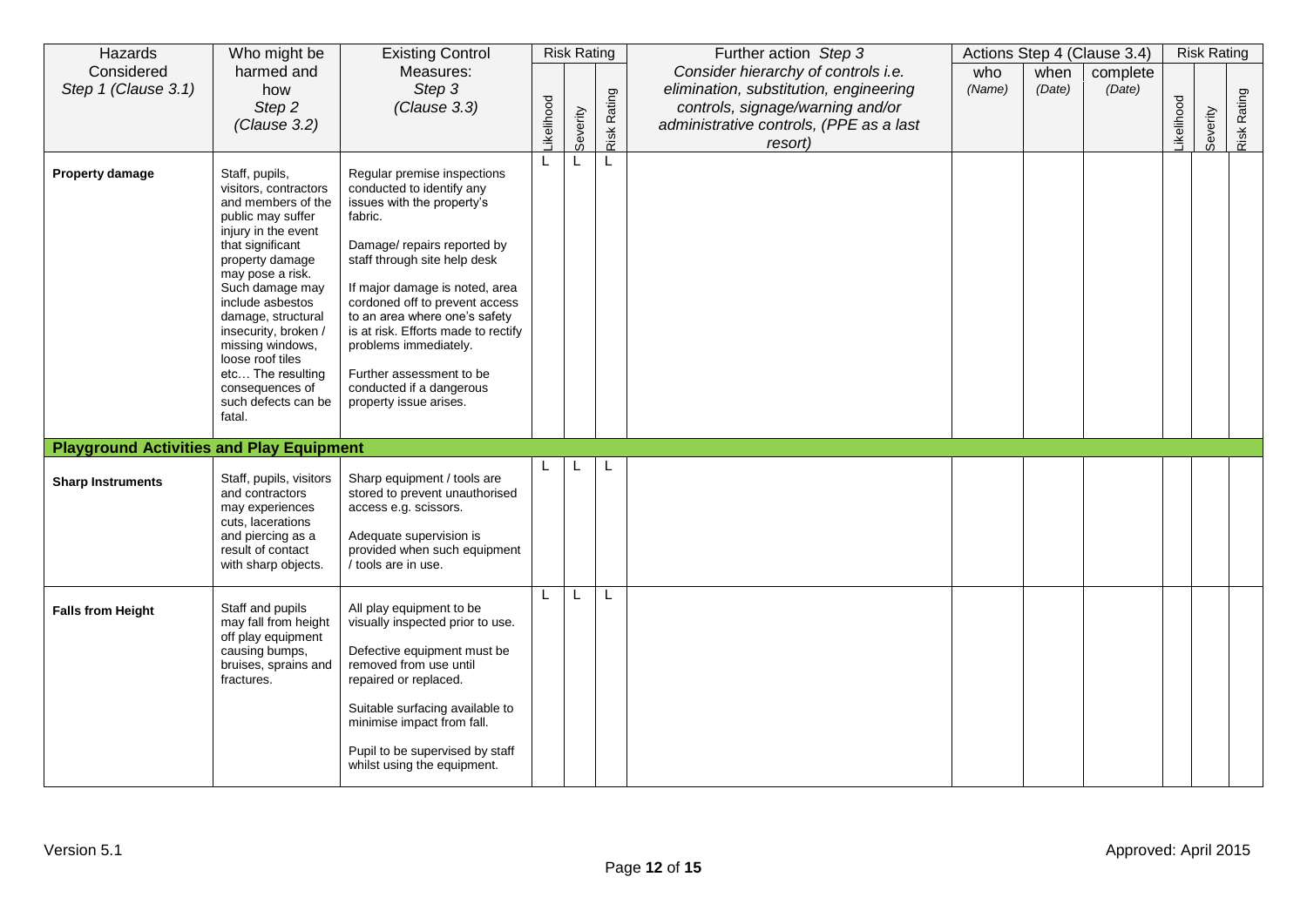| Hazards                              | Who might be                                                                                                                                                                                                                                            | <b>Existing Control</b>                                                                                                                                                                                                                                                                                                                                                                                                                                                                | <b>Risk Rating</b> |          |                | Further action Step 3                                                                                                                                                   | Actions Step 4 (Clause 3.4) |                | <b>Risk Rating</b> |           |          |                |
|--------------------------------------|---------------------------------------------------------------------------------------------------------------------------------------------------------------------------------------------------------------------------------------------------------|----------------------------------------------------------------------------------------------------------------------------------------------------------------------------------------------------------------------------------------------------------------------------------------------------------------------------------------------------------------------------------------------------------------------------------------------------------------------------------------|--------------------|----------|----------------|-------------------------------------------------------------------------------------------------------------------------------------------------------------------------|-----------------------------|----------------|--------------------|-----------|----------|----------------|
| Considered<br>Step 1 (Clause 3.1)    | harmed and<br>how<br>Step 2<br>(Clause 3.2)                                                                                                                                                                                                             | Measures:<br>Step 3<br>(Clause 3.3)                                                                                                                                                                                                                                                                                                                                                                                                                                                    | ikelihood          | Severity | Rating<br>Risk | Consider hierarchy of controls i.e.<br>elimination, substitution, engineering<br>controls, signage/warning and/or<br>administrative controls, (PPE as a last<br>resort) | who<br>(Name)               | when<br>(Date) | complete<br>(Date) | ikelihood | Severity | Rating<br>Risk |
| Unsuitable play<br>equipment / tools | Staff and pupils<br>may experience<br>cuts, bruises and<br>fractures as a result<br>of slips/trips,<br>becoming trapped<br>in equipment or<br>following the<br>collapse of<br>equipment. Small<br>items may also<br>pose a choking<br>hazard to pupils. | Play equipment / tools are<br>obtained from a reputable<br>source.<br>Play equipment / tools are<br>appropriate for the age group<br>concerned e.g. blunt ended<br>scissors.<br>Play equipment / tools are<br>assembled and used in<br>accordance with the<br>manufacturer's instructions.<br>A visual inspection of<br>equipment is conducted prior to<br>use and a routine inspection is<br>undertaken and recorded.<br>Equipment is inspected<br>annually by a competent<br>person. |                    |          |                |                                                                                                                                                                         |                             |                |                    |           |          |                |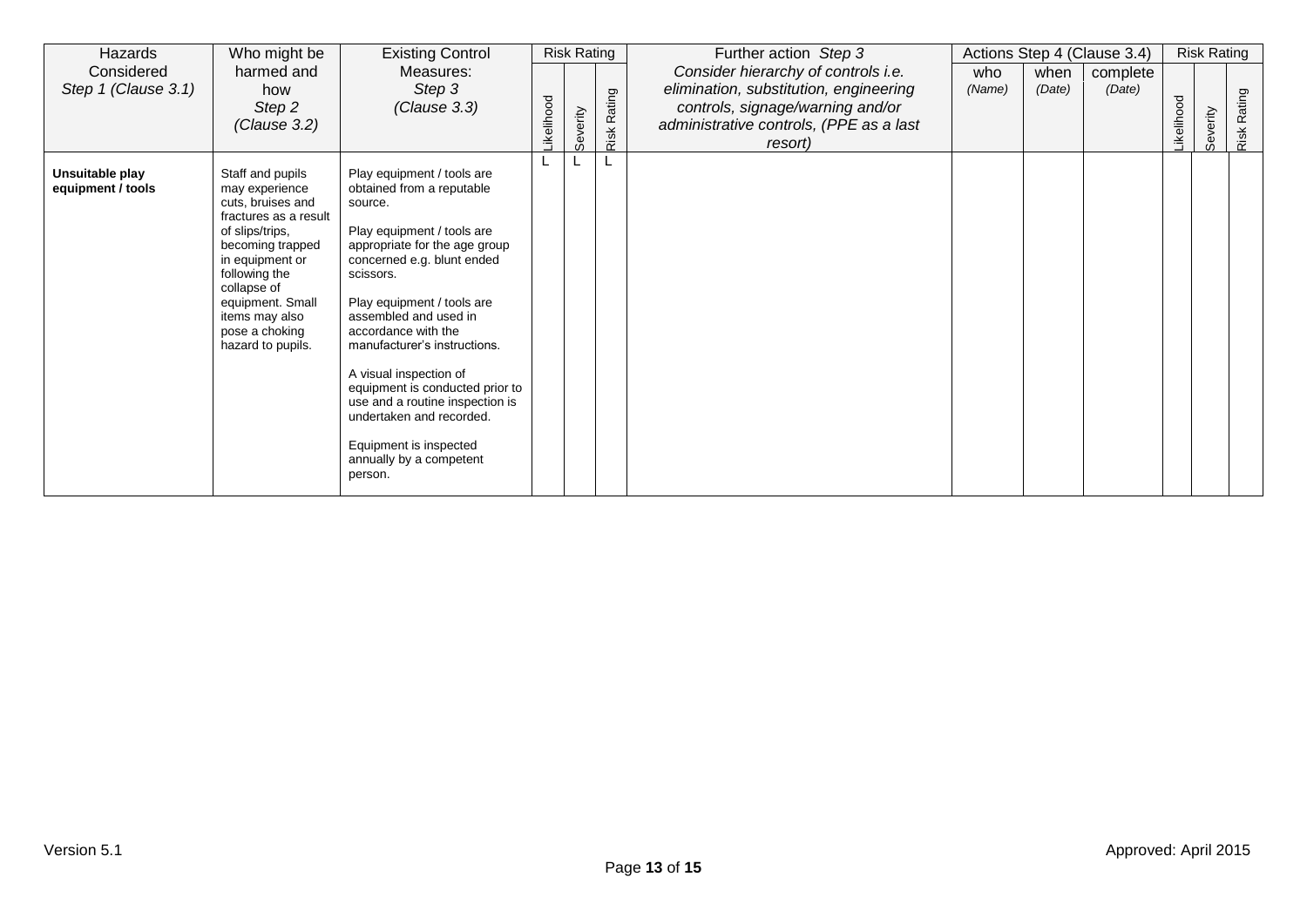| Hazards                           | Who might be                                                                                                                                                                                                                                                     | <b>Existing Control</b>                                                                                                                                                                                                                                                                                                                                                                                                                                                                                                                                                               | <b>Risk Rating</b> |          |             | Further action Step 3                                                                                                                                                   | Actions Step 4 (Clause 3.4) |                |                    | <b>Risk Rating</b> |          |             |
|-----------------------------------|------------------------------------------------------------------------------------------------------------------------------------------------------------------------------------------------------------------------------------------------------------------|---------------------------------------------------------------------------------------------------------------------------------------------------------------------------------------------------------------------------------------------------------------------------------------------------------------------------------------------------------------------------------------------------------------------------------------------------------------------------------------------------------------------------------------------------------------------------------------|--------------------|----------|-------------|-------------------------------------------------------------------------------------------------------------------------------------------------------------------------|-----------------------------|----------------|--------------------|--------------------|----------|-------------|
| Considered<br>Step 1 (Clause 3.1) | harmed and<br>how<br>Step 2<br>(Clause 3.2)                                                                                                                                                                                                                      | Measures:<br>Step 3<br>(Clause 3.3)                                                                                                                                                                                                                                                                                                                                                                                                                                                                                                                                                   | ikelihood          | Severity | Risk Rating | Consider hierarchy of controls i.e.<br>elimination, substitution, engineering<br>controls, signage/warning and/or<br>administrative controls, (PPE as a last<br>resort) | who<br>(Name)               | when<br>(Date) | complete<br>(Date) | ikelihood          | Severity | Risk Rating |
| Slips and trips                   | Staff, pupils, visitors<br>and contractors<br>may be injured as a<br>result of a slip or<br>trip on equipment.<br>This may result in<br>bumps and blows,<br>bruising and<br>fractures.                                                                           | Play equipment / tools are<br>appropriately sited e.g. water<br>and sand play areas on anti-<br>slip surfaces (e.g. suitable<br>mats) and away from traffic<br>routes.<br>Pedestrian routes are<br>maintained around equipment.<br>Storage facilities are available<br>for tools / play equipment.<br>Suitable floor surface and<br>maintained in a good condition.<br>Any hazards must be reported<br>immediately.<br>Appropriate footwear to be<br>worn.<br>Consideration given to weather<br>and the potential risks for slips,<br>trips and falls e.g. snow, ice,<br>wet weather. |                    |          |             |                                                                                                                                                                         |                             |                |                    |                    |          |             |
| <b>Manual Handling</b>            | Staff may be injured<br>as a result of using<br>incorrect lifting<br>techniques and<br>attempting to lift<br>heavy/cumbersome<br>loads. Such injuries<br>may result in:<br>Sprains<br><b>Back Injuries</b><br>Muscular<br>Skeletal<br><b>Disorders</b><br>(MSDs) | Staff have received Manual<br>Handling training.<br>Shared lifting practices to be<br>adopted where appropriate.<br>Large / heavy items to be<br>assessed before handling.<br>Lifting and Handling aids to be<br>provided where necessary.<br>Formal assessments of manual<br>handling activities to be<br>conducted for routine activities<br>where there is a significant.                                                                                                                                                                                                          |                    | L        | L           | Refresher training required                                                                                                                                             |                             |                |                    |                    |          |             |